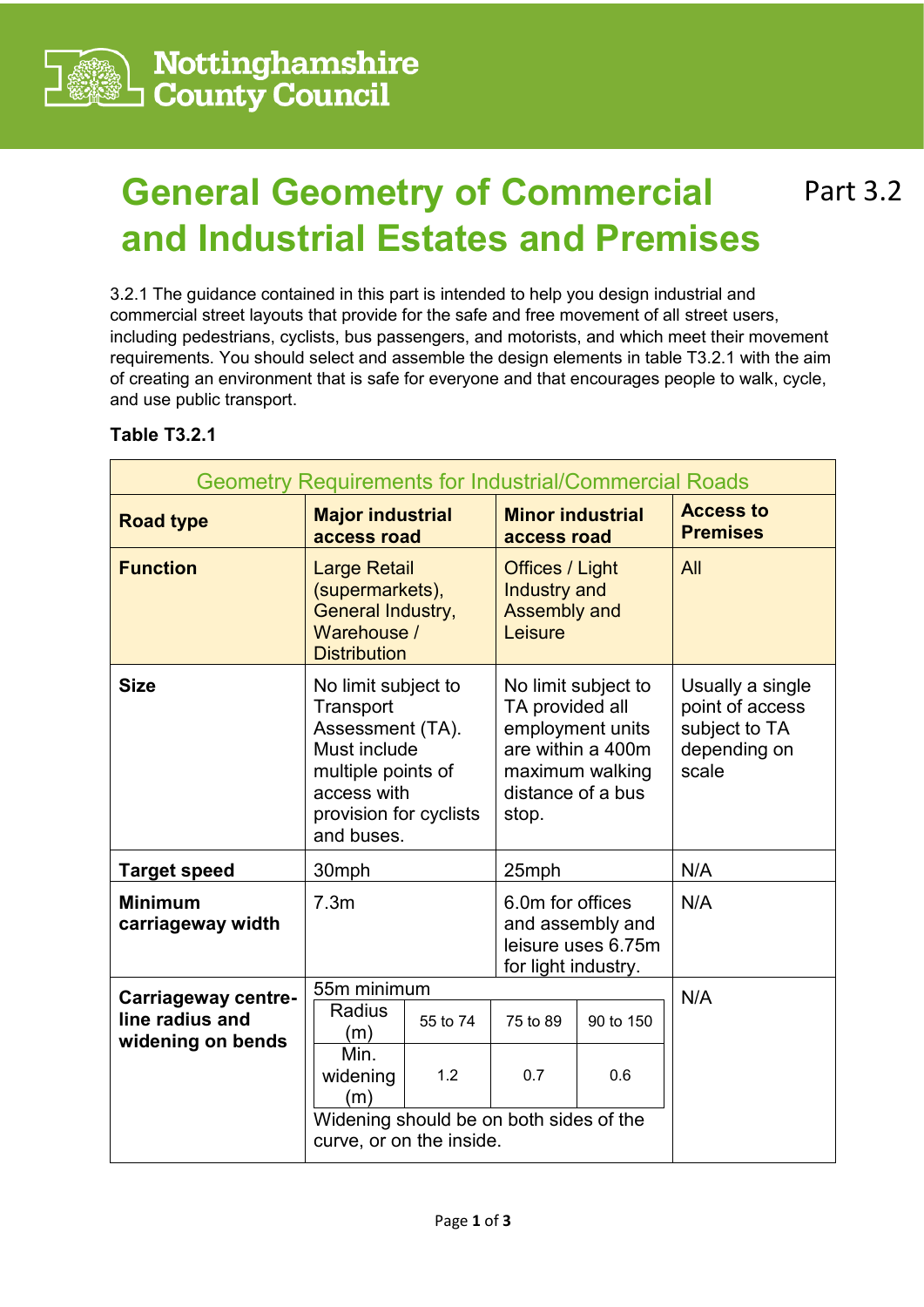| <b>Geometry Requirements for Industrial/Commercial Roads</b>                                          |                                                                                                                                                                                                                                                     |                                                                                                                              |                                                                      |  |  |  |
|-------------------------------------------------------------------------------------------------------|-----------------------------------------------------------------------------------------------------------------------------------------------------------------------------------------------------------------------------------------------------|------------------------------------------------------------------------------------------------------------------------------|----------------------------------------------------------------------|--|--|--|
| <b>Road type</b>                                                                                      | <b>Major industrial</b><br>access road                                                                                                                                                                                                              | <b>Minor industrial</b><br>access road                                                                                       | <b>Access to</b><br><b>Premises</b>                                  |  |  |  |
| <b>Junction radii</b>                                                                                 | See Design Manual for Road and Bridges<br>CD123<br>Else subject to vehicle tracking.                                                                                                                                                                | Usually a<br>minimum 10m<br>wide entrance<br>15m dropped<br>kerb when across<br>a 2.0m wide<br>footway.<br>Else radius kerbs |                                                                      |  |  |  |
| <b>Junction spacing</b>                                                                               | 90m on the same side of the road that<br>maybe reduced to 60m if the priority road<br>is speed restrained unless it can be<br>demonstrated by way of speed-readings<br>that short stagger distance would remain<br>adequate. 40m on opposite sides. | Not within twice<br>the junction radii                                                                                       |                                                                      |  |  |  |
| <b>Junction approach</b>                                                                              | Wherever possible 90 degrees to priority<br>road for at least twice the kerb radius<br>length along the centreline.                                                                                                                                 | Wherever<br>possible 90<br>degrees to<br>priority road.                                                                      |                                                                      |  |  |  |
| <b>Turning heads</b>                                                                                  | Not normally<br>required if more<br>than one point of<br>access.                                                                                                                                                                                    | In accordance with Freight Transport<br>Association publication 'Designing for                                               |                                                                      |  |  |  |
| Carriageway<br>crossfall                                                                              | 1:40(2.5%)                                                                                                                                                                                                                                          | N/A                                                                                                                          |                                                                      |  |  |  |
| Carriageway/access<br>longitudinal<br>gradient                                                        | Flexible surfacing: minimum 1:100 (1%)<br>maximum1:20 (5%)<br>Not to exceed 1:25 (4%) for the first 10m<br>of a junction                                                                                                                            | Not to exceed<br>1:25 (4%) for the<br>first 10m of a<br>junction                                                             |                                                                      |  |  |  |
| Carriageway<br>vertical curves                                                                        | See:<br><b>Vertical Curves</b>                                                                                                                                                                                                                      |                                                                                                                              | N/A                                                                  |  |  |  |
| <b>Visibility splays at</b><br>junctions, 'Y'<br>distance also<br>applicable on<br>bends and vertical | Minimum 2.4m $(X)$ x<br>59m (Y)                                                                                                                                                                                                                     | Minimum $2.4m(X)$<br>$x$ 47 $m(Y)$                                                                                           | As per road type<br>from $2.4m$<br>minimum setback<br>$(X$ distance) |  |  |  |
| crests                                                                                                | Speed-readings may be required from existing roads to<br>establish visibility splay length.                                                                                                                                                         |                                                                                                                              |                                                                      |  |  |  |
| <b>Service strips</b>                                                                                 | 2.0m usually combined with footway (see<br>verges)                                                                                                                                                                                                  | N/A                                                                                                                          |                                                                      |  |  |  |